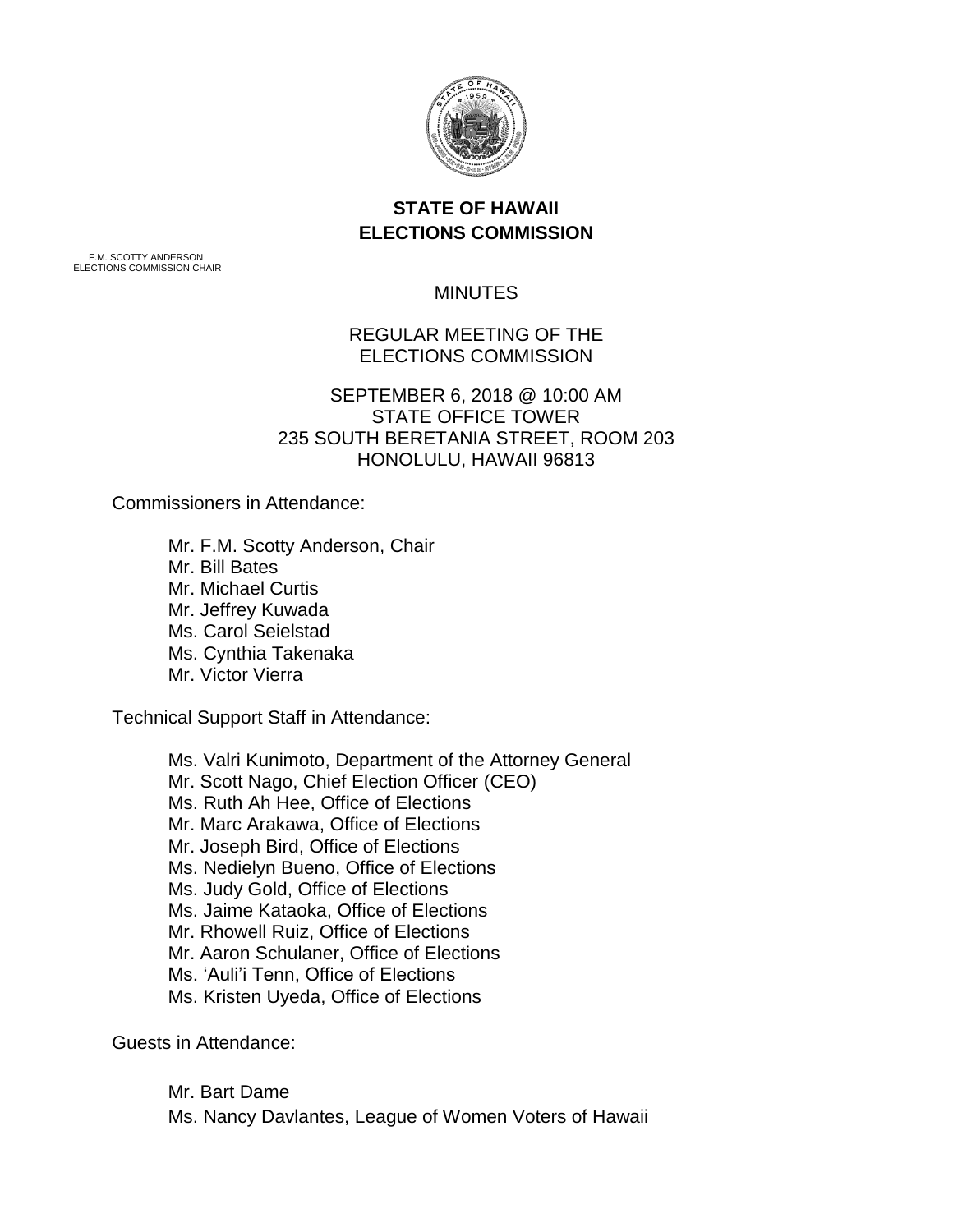Elections Commission Meeting Minutes September 6, 2018 Page 2

> Ms. Shirley Magarifuji, Maui County Clerk's Office Ms. Suzanne Marinelli Mr. Josiah Nishita, Maui County Clerk's Office Ms. Corie Tanida, Common Cause Hawaii

## PROCEEDINGS

I. Call to Order

Chair Anderson called the meeting to order at 10:00 a.m. on September 6, 2018 at the State Office Tower, Room 203.

- II. Swearing In of New Elections Commission Members by Chair Anderson
	- a. Mr. Michael Curtis, County of Kauai Appointed by Chief Justice Mark Recktenwald
	- b. Mr. Jeffrey Kuwada, County of Maui Appointed by House Speaker Scott Saiki
	- c. Ms. Carol Seielstad, County of Kauai Appointed by Chief Justice Mark Recktenwald
- III. Roll Call and Determination of a Quorum

Elections Commission (EC) Secretary conducted roll call. Commissioners Okazaki and Steffey were not in attendance. All other Commissioners were in attendance and the Commission had a quorum.

IV. Approval of Minutes for the Meeting of February 22, 2018

Commissioner Vierra moved that the minutes be approved; the motion was seconded by Commissioner Takenaka, and approved by Commissioners Anderson, Bates, Takenaka, and Vierra. The newly appointed Commissioners Curtis, Kuwada, and Seielstad abstained.

V. Status of Operations Report from the Chief Election Officer

Chair Anderson asked CEO Nago if his OE staff could begin by introducing themselves to the new Commissioners. Mr. Rhowell Ruiz, Election Support Services, stated that his section handles logistics and fiscal operations.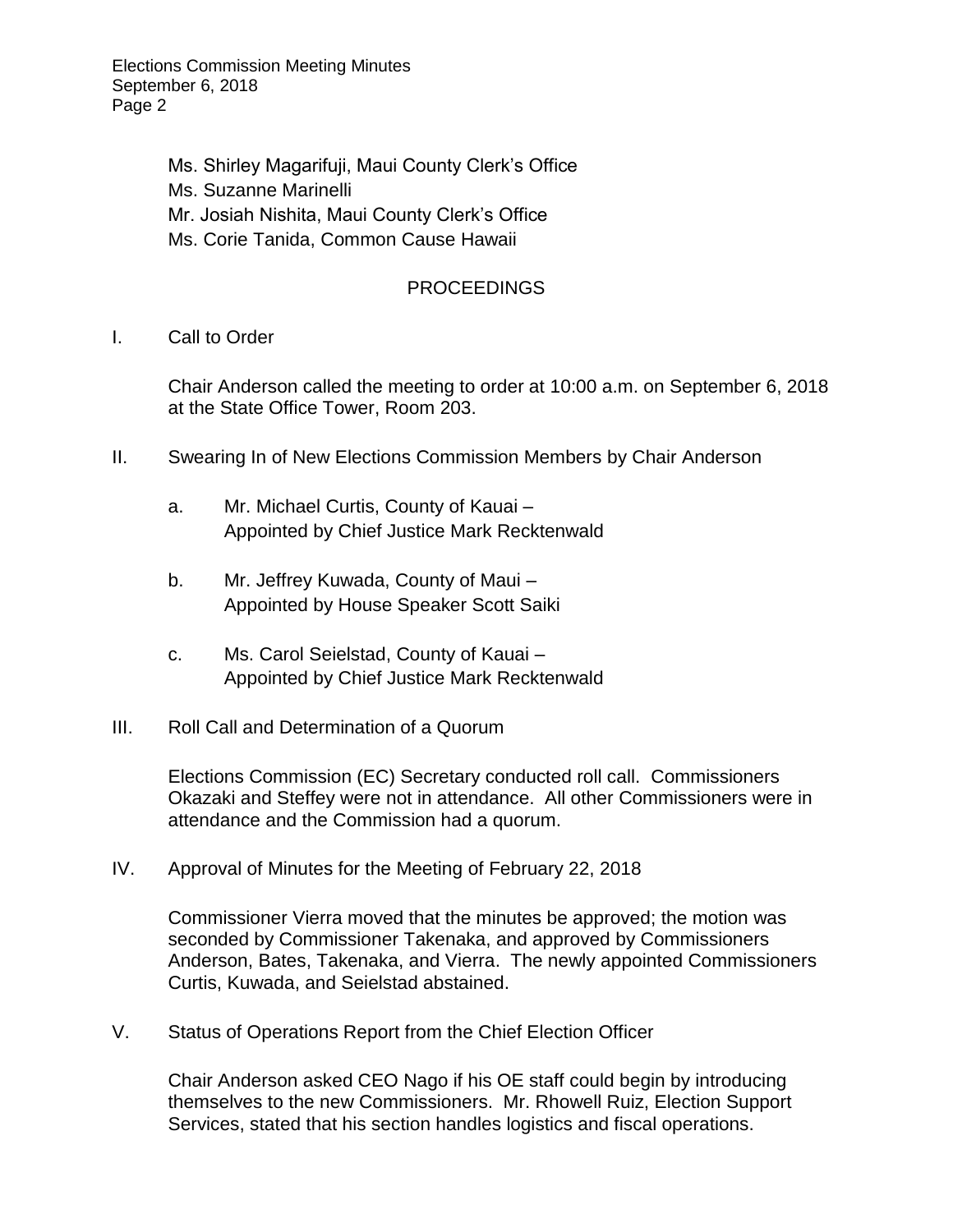Ms. 'Auli'i Tenn, Counting Center Operations, said that her section takes care of the vote counting equipment and the release of results on election day. Mr. Marc Arakawa, Computer Services, stated that he manages the IT department. Ms. Kristen Uyeda, Ballot Operations, said that her section is responsible for producing the ballot and candidate filing. Mr. Aaron Schulaner, General Counsel, stated that he handles legal matters. Ms. Nedielyn Bueno, Voter Services, said that her section takes care of public outreach. Ms. Judy Gold, Precinct Operations, stated that her section recruits the individuals who were in the polling places. Ms. Val Kunimoto, Deputy AG, works for the AG's Office, and said that she receives a lot of support from Mr. Schulaner.

CEO Nago reported that over 286,000 people voted in the 2018 Primary Election, and that the results were certified last week Friday. He stated that the Office of Elections (OE) recruited over 3,500 volunteers to work in the polling places, control centers, counting centers, and on the delivery/collection teams. These numbers included the assistance from 28 nonprofit organizations; with their help, this was one of the first elections that the control center on Oahu was staffed at about 99%. CEO Nago explained that the control center serves as the information hub for the polling places. Each polling place has a direct telephone line connected to the control center, through which precinct officials can direct any inquiries regarding procedures or voter registration.

CEO Nago acknowledged that OE needs to improve on their communication, especially on the evening of election day. He said that this window of time is particularly involved, as many things are happening at once: the polls are closing, the results are being released, and the ballots and equipment are being returned from the polling places.

CEO Nago stated that election day registration was implemented this year, and that over 2,000 individuals statewide took advantage of this opportunity by registering at an early walk in site, or at their polling place on election day.

CEO Nago explained that OE is currently preparing for the General Election by replicating all of the procedures that were carried out for the Primary Election. This includes producing the ballots, and testing, certifying, and securing the voting and vote-counting systems.

CEO Nago stated that absentee ballots will be mailed to overseas voters on September 21st, as federal law requires that they be sent 45 days prior to the election. He affirmed that the next legislative session begins the third week of January, and that OE will potentially be introducing three bills regarding automatic voter registration, removing the social security number field on the nomination paper, and allowing voters to request an HTML ballot.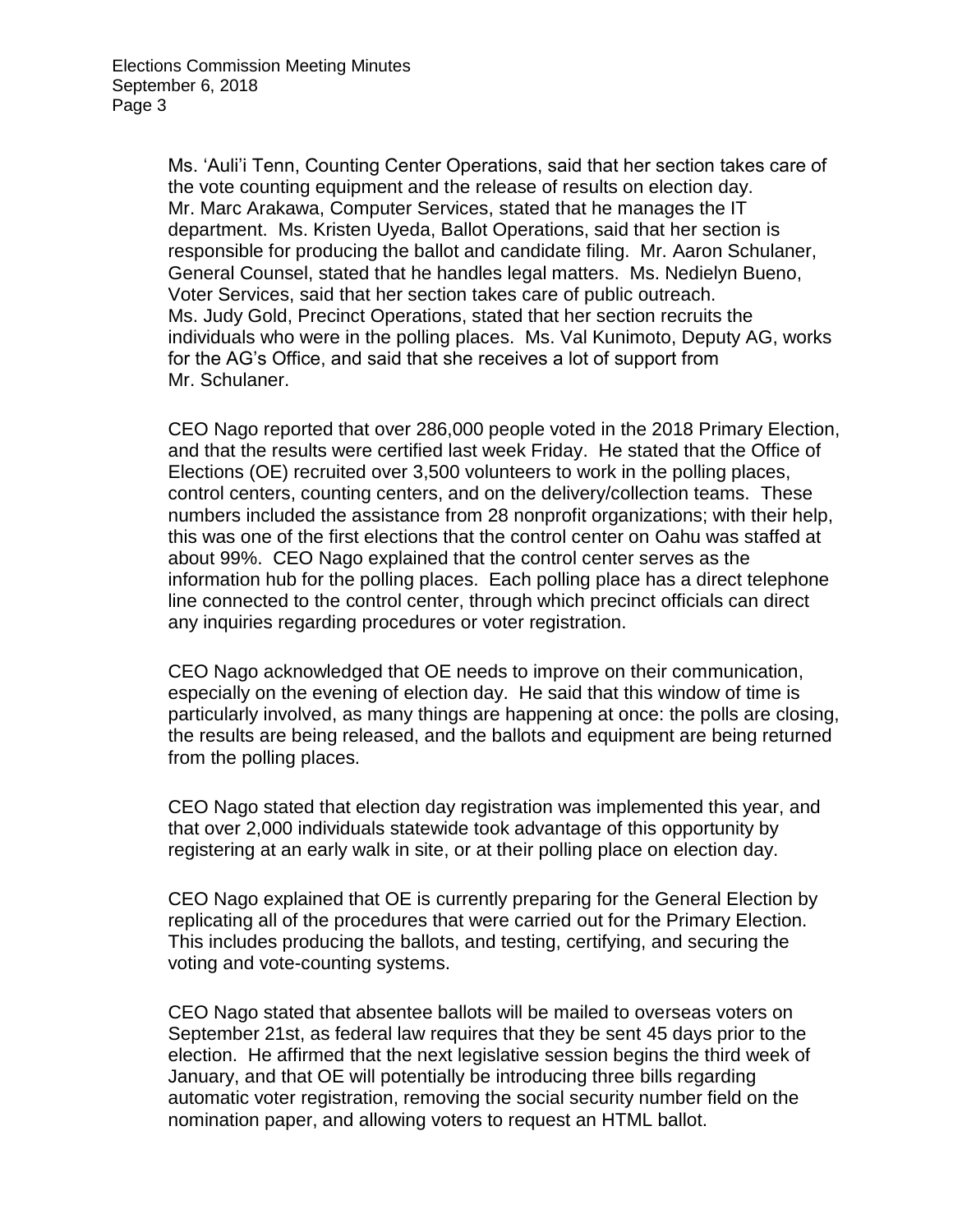Commissioner Vierra asked CEO Nago how the current lawsuit is affecting the printing of the ballots. CEO Nago replied that OE is proceeding with the question on the ballot, and that the hearing is scheduled for tomorrow. He asked Deputy AG Kunimoto if there was anything she wanted to add. Deputy AG Kunimoto said that the ballots are not being printed yet, and that they will hopefully find out tomorrow how the court is going to rule. Commissioner Vierra asked how any potential appeals could affect the situation. Deputy AG Kunimoto responded that the courts should come to a decision in the near future, especially since the overseas ballots need to be distributed on September 21st.

Commissioner Takenaka asked when the General Election ballots will be mailed. CEO Nago answered that they are sent about 20 days prior to the election, but the specific date varies by county. Commissioner Curtis asked why it varies by county. CEO Nago explained that the counties are responsible for absentee voting, so the County Clerk's Offices set their schedule and mail the ballots for their respective county.

Commissioner Vierra recalled that CEO Nago had mentioned that OE was having difficulty recruiting volunteers. He asked if there were any polling places that were affected by this for the Primary Election. CEO Nago replied that the feedback OE received from the precinct officials was that the polling places were staffed sufficiently to handle the turnout. He added that of the 286,000 people who voted in the Primary Election, two out of three voted prior to Election Day; this means that only one out of three walked into their polling place on Election Day.

Commissioner Bates told CEO Nago that he did a great job on his status report, and that the included graphs were very effective. CEO Nago thanked his staff for their work on the status report.

In reference to a letter from the League of Women Voters (LWV) in the Commissioners' meeting packets, Commissioner Kuwada cited that LWV plans to request the Legislature to permit all-mail voting statewide by the 2020 elections. He asked CEO Nago if this is a realistic timeline from OE's perspective. CEO Nago responded that it could be realistic if the bill is passed in the first session of the biennial in 2019, rather than in 2020. He added that at this time, Kauai County is set to switch to all-mail elections in 2020 as a pilot project.

VI. Public Testimony – Any interested person may submit comments or testimony on any agenda item.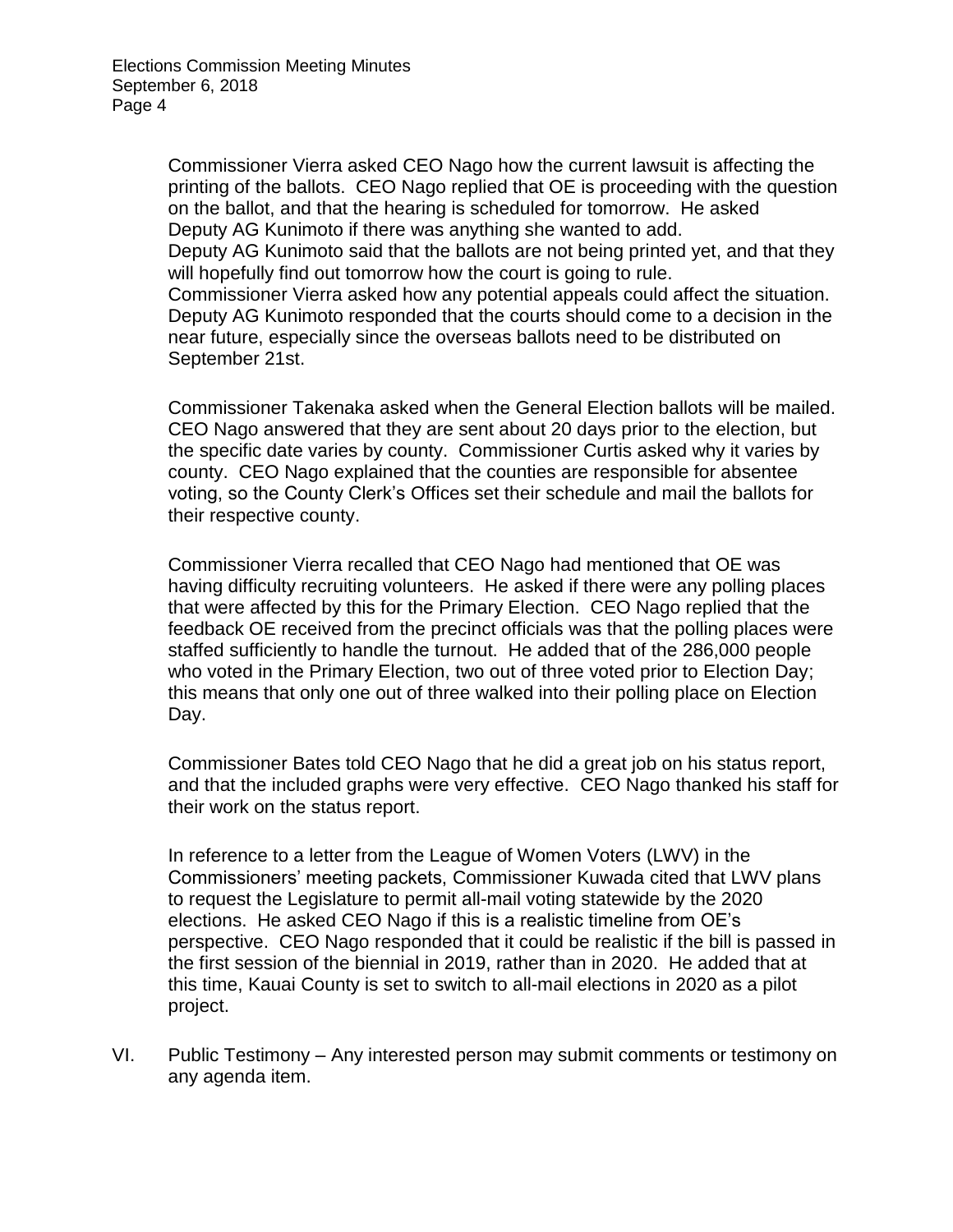**Mr. Bart Dame:** Mr. Dame introduced himself and stated that he is speaking at the meeting as an individual. He recalled that CEO Nago mentioned that OE would be introducing three bills during the next legislative session, one of which pertained to HTML ballots, and asked for clarification. CEO Nago explained that an HTML ballot is an accessible ballot that is sent electronically to a voter, who then casts their vote, prints it out, and mails back the hard copy. Currently, the only individuals who are allowed to request an HTML ballot are overseas voters and those requesting one within 6 days of the election.

VII. Open Forum: Public comments on issues for the Commission's consideration for the next Commission meeting and action, if appropriate. Presentations limited to three minutes.

**Mr. Bart Dame:** Mr. Dame stated again that he is speaking at the meeting as an individual, but wanted to disclose that he is also a National Committee Member of the Democratic Party of Hawaii. He shared that he recently attended a meeting in Chicago where they discussed the standards and requirements for the presidential nomination process, and that it is being encouraged to provide for absentee voting. Mr. Dame explained that the presidential preference poll is currently held on a specific day at a single location, and people wait in long lines to cast their vote. He said that the Democratic Party of Hawaii does not have the technical ability or the resources to provide for early voting in a way that is secure and guards against error and fraud. Mr. Dame stated that the Democratic Party of Hawaii will most likely propose legislation next session recommending that the State take control of the presidential preference poll, which will need to be held in the spring of presidential election years. He recalled that OE estimated that this would cost approximately \$2.8 million when asked by legislators. Mr. Dame requested that the EC begin to think about his proposal, and consider the possibility of supporting such legislation.

Chair Anderson asked CEO Nago if he had any comment. CEO Nago explained that in order to bring down the \$2.8 million cost, the presidential preference poll would need to be held in conjunction with the regularly scheduled primary election. However, doing so would also require that the date of the primary election be moved, as it would need to occur prior to the national convention.

**Ms. Nancy Davlantes, LWV:** Ms. Davlantes congratulated OE for their efforts in getting information out to voters, however she expressed concern that if voters do not have all of the relevant information together in one resource, they will not vote. She suggested that OE put together a printed pamphlet (e.g., voter instructions, contact information, candidate data, etc.) and mail it out to all households, although she stated that it would probably be costly. Chair Anderson told Ms. Davlantes that he wanted to thank LWV for all of their efforts in supporting all-mail elections.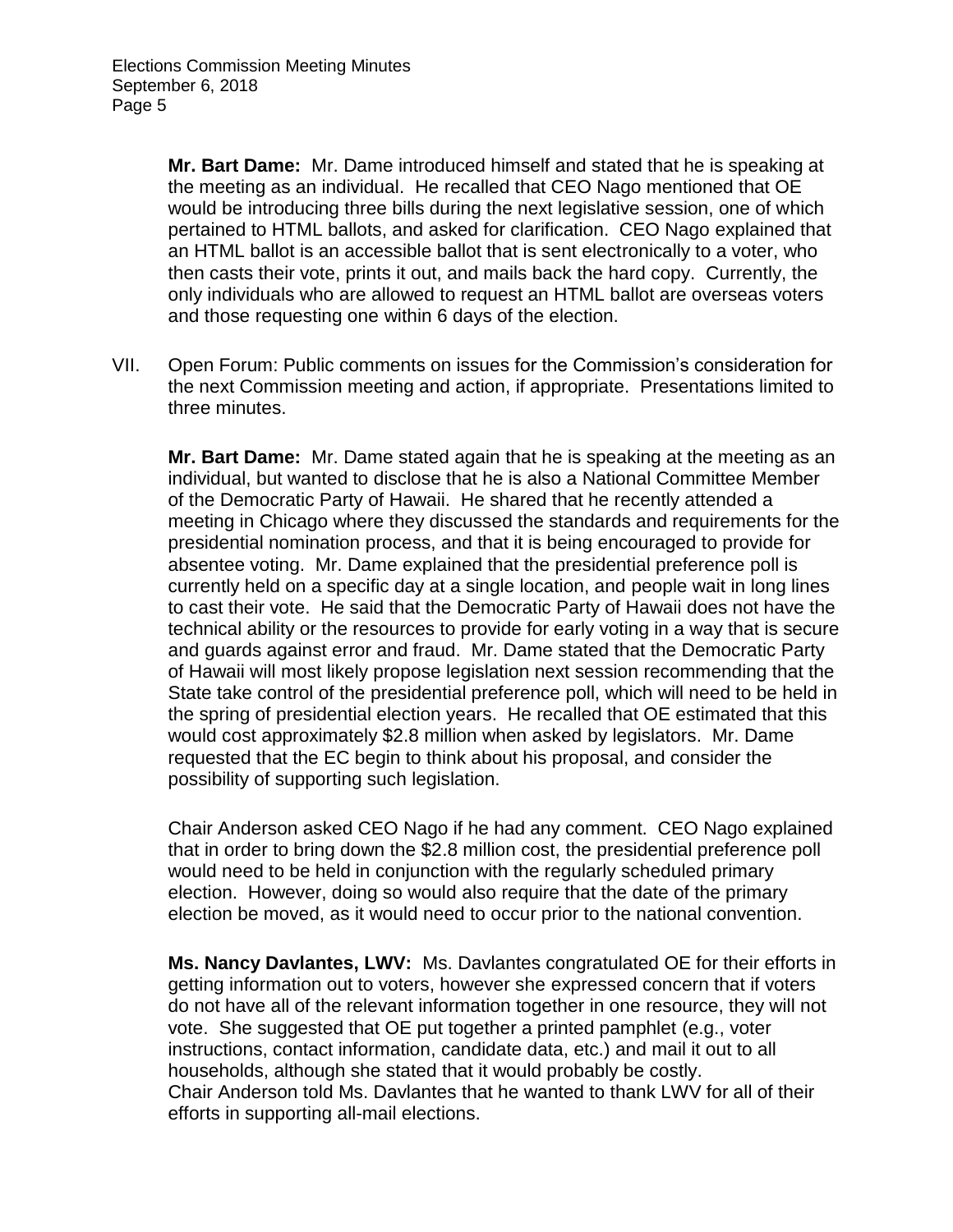**Ms. Suzanne Marinelli:** Ms. Marinelli stated that she formerly worked at the Public Access Room at the State Legislature, and has volunteered as an Election Day Official for many years in nearly every position. This year, she worked in the Counting Center for the first time processing absentee mail ballots. She explained that at the end of the day, they asked for 25 volunteers to stay and wait for the last batch of absentee ballots that were dropped off at the polling places. Ms. Marinelli said that what they thought might be an hour wait ended up taking four hours. They were told that the ballots needed to be taken to a location near the airport for signature verification before being delivered to the Capitol. Ms. Marinelli maintained that she does not regret the time she spent, but simply wants to understand the process.

CEO Nago clarified that absentee mail ballots, including the ones dropped off at polling places on election day, are processed in a specific way. Previously, the City Clerk's Office used to manually scan the barcodes and verify the signatures. He said that they have since purchased a scanner/sorter machine that performs these functions at high speed. However, the machine is about 15 feet long and is not portable, so the ballots need to be taken to the machine, which is stored at the Clerk's Office near the airport. Once the ballots are scanned and verified, they are brought to the Capitol to be processed.

Ms. Marinelli asked CEO Nago what he means by "verifying signatures." He explained that when a person registers to vote, they are required to sign the application. That signature is captured and stored in the database, which is then verified against the signature on the absentee mail ballot envelope. Ms. Marinelli asked what happens if a voter signs a loop in the wrong direction. CEO Nago stated that it is meant to be a security feature, but less than 1% of ballots get invalidated, including blank and mismatched signatures.

#### VIII. Review of Roles and Responsibilities of Elections Commission

Chair Anderson explained that since they have a few new members joining them, he advised the EC to review the materials to make sure they understand what their roles and responsibilities are. He specified, for example, that a Commissioner can testify before the Legislature only as an individual, not on behalf of the EC. Chair Anderson stated that he wanted to make sure that the EC is prepared for any issues that may arise, so that they have a good experience on the EC.

With no further comments, Chair Anderson asked for a motion to go into executive session to discuss the salary adjustment of the Chief Election Officer. The motion was made by Commissioner Bates, seconded by Commissioner Takenaka, and approved unanimously by the Commissioners. The EC went into Executive Session at 10:31 a.m.